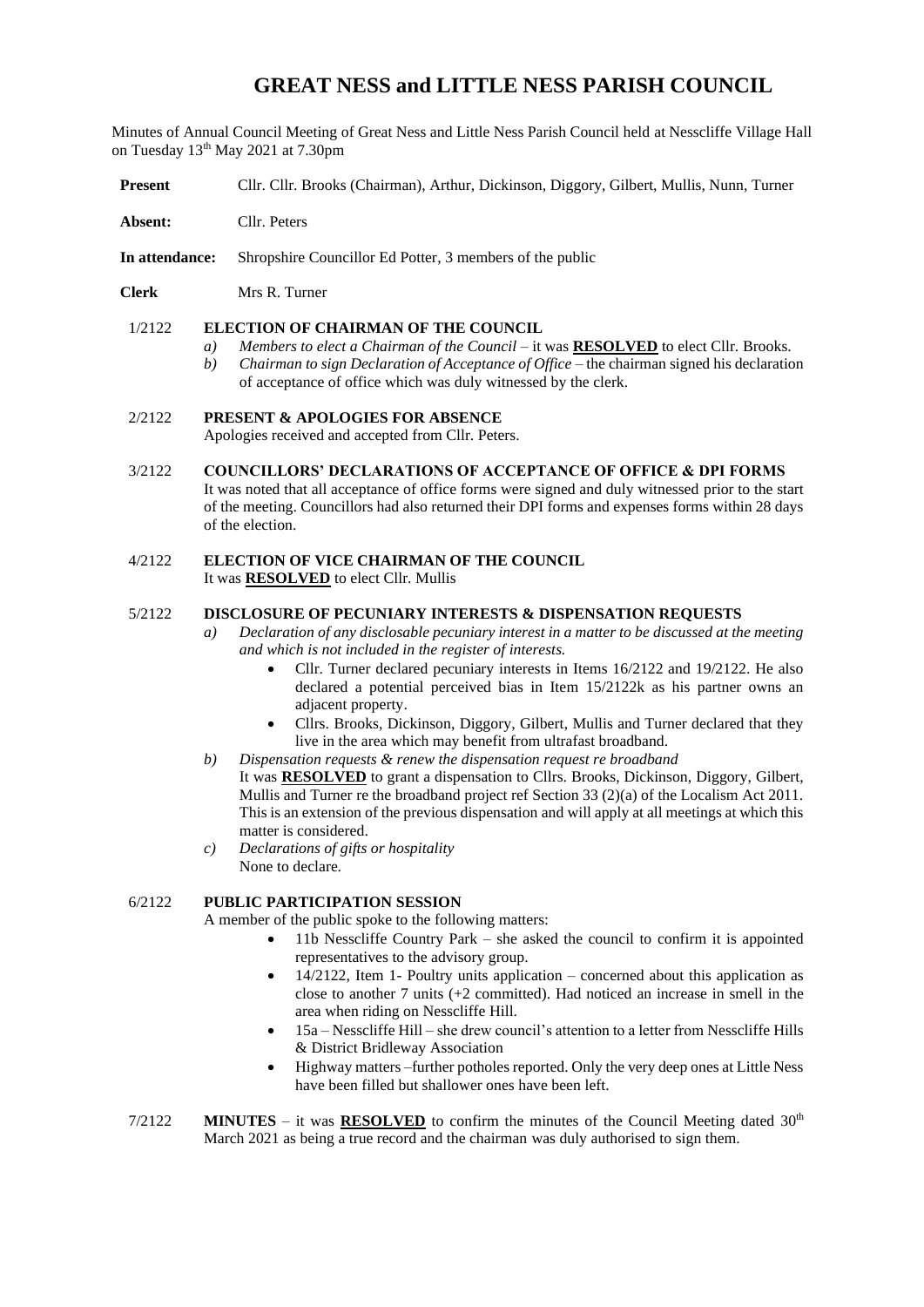## 8/2122 **REPORTS**

- *a) Police Report –* no report but the parish council had been asked to identify its top 3 policing concerns for the community charter. It was agreed that these are:
	- $Highways state of roads and speeding,$
	- Anti-social behaviour/vandalism/empty buildings at the hill, hotel, playing field
	- Drugs.
- *b) Shropshire Council*  Cllr. Potter has been re-elected and thanked the parish for their support during last 4 years and during the election. Thanked Labour candidate, Wynn Davies for a well-organised and friendly campaign.

## Key issues:

- *Hill – Nesscliffe Advisory Group –* Cllr Potter said he would like this to be a formalised group with a chair. Had it not been for the pandemic, a public meeting re the hill could have bene called. Volunteers valuable in managing the hill and it is important to resolve issues and conflicts between user groups. He was planning to request a formal SC councillor-led group, with TOR, to engage with the community and seek volunteers. Clerk to write and request this also and highlight potential funding available if a strategic plan is drawn up.
- *Highways –* Valeswood Lane in capital programme for re-surfacing.
- *Food Bank –* have the one at Nesscliffe VH being used less but still a need. It was agreed to leave the food bank there and put one at the bus stop.

Council leader and portfolio holders not appointed as yet. Strategic plan for SC will need developing.

- *c) Youth Club*  Numbers vary between 3 and 8, community sessions have commenced.
- *d) Parish Councillor Reports (of external meetings attended)* Clr. Diggory is meeting Shaun Burkey (re Nesscliffe Hill) next week. Cllr. Diggory had met Derek Furlong of SC and is awaiting 5 bins and a bin trolley and new litter picking bags. Cllr. Diggory has a direct contact to report fly tipping.
- *e) Clerk's Report* planning conditions on the Hopton Park development have been varied to allow until June 2022 to sort the transfer of community land and car park and associated planning for the end use.
- 9/2122 **GENERAL POWER OF COMPETENCE –** it was **RESOLVED** to confirm the council meets the criteria to continue to exercise the use of the GPC.

#### 10/2122 **POLICY REVIEW & INSURANCE** – it was **RESOLVED** to adopt the following:

- *a) Code of Conduct & Dispensation request procedure*
- *b) Standing Orders*
- *c) Financial Regulations*
- *d) Asset Register* adopted subject to checking about the wooden seats and stone seat that were at The Garage.
- *e) Risk Assessments (General & Covid-19 related) & insurance* adopted subject to the following:
	- Nesscliffe & Wilcott Play Area –amend to say it is outdoor and exposed to the elements. Cllr. Dickinson offered to go through the Risk Assessments with the clerk in detail to see if they can be refined further.
- *f) Scheme of Delegation*

#### 11/2122 **APPOINTMENT OF COMMITTEES, WORKING GROUPS &TO OUTSIDE BODIES** It was **RESOLVED** to make the following appointments:

- *a) CIL Working Group* Cllr., Mullis, Diggory, Dickinson, Brooks, Peters, (Cllr. Gilbert as reserve). It was also agreed to invite the school and Severnside and Cllr Potter to join. The group will appoint a chair and TOR will be drafted for agreement by council.
- *b) Nesscliffe Country Park Advisory Committee* Cllrs. Diggory and Turner.
- *c) SALC Area Committee* Cllr. Brooks and the clerk.
- *d) Great Ness Charities* Cllrs. Peters and Mullis
- *e) Youth Club Committee* Cllrs. Diggory, Gilbert, Mullis
- *f) Helicopter Noise Liaison Group* Cllr. Arthur.
- *g) Other committees or working groups*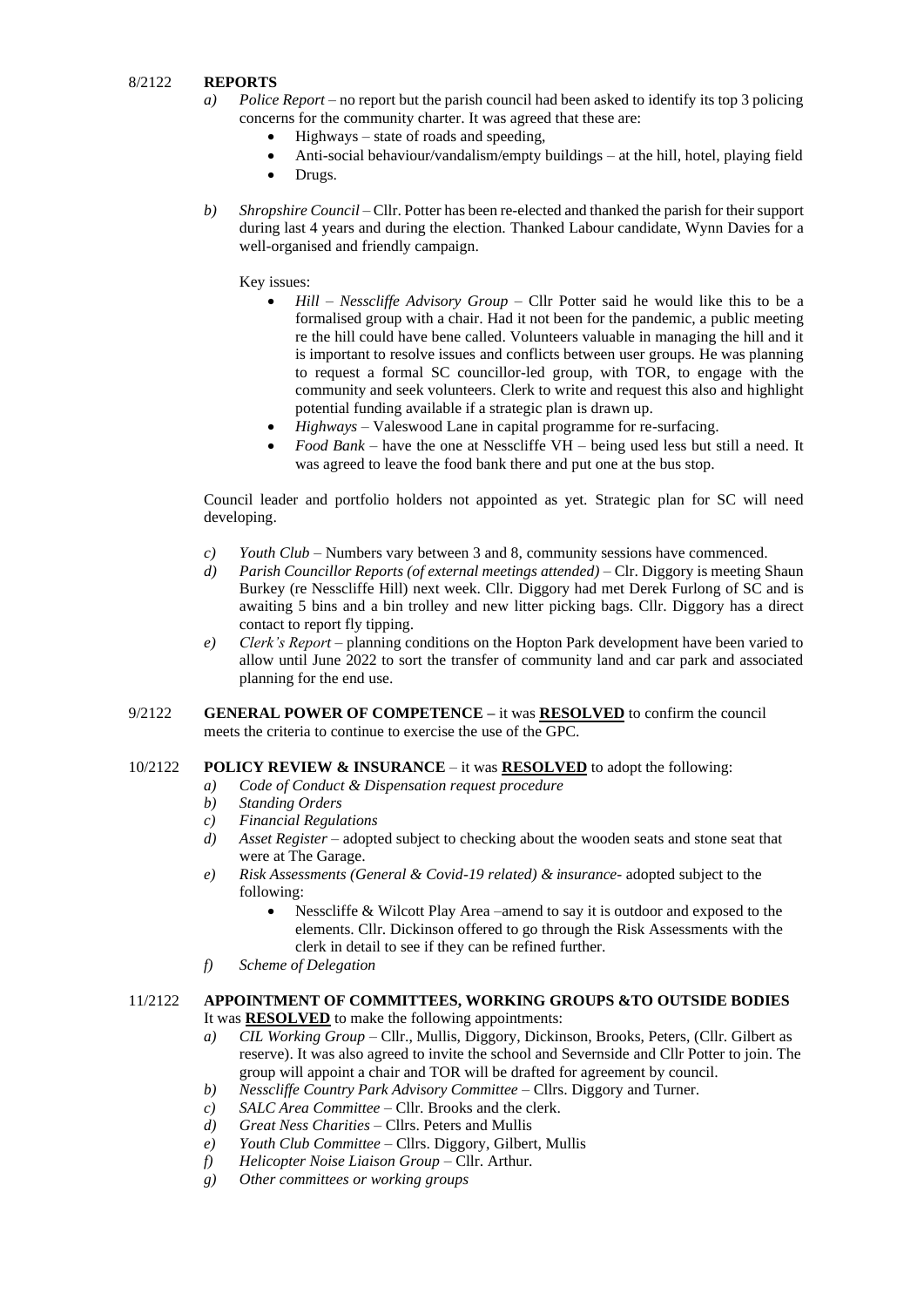• *Business planning working group –* Cllr. Brooks, Turner, Mullis and Cllr. Dickinson as reserve. TOR to be drafted

## 12/2122 **FINANCIAL MATTERS – ANNUAL**

- a) *2020/21 end year bank reconciliation and budget report* it was **RESOLVED** to approve the report, as per Appendix 1, the end of year balance being £135,001.20.
- *b) Annual Governance and Accountability Return 2020/21* 
	- (i) Internal Auditor's report it was **RESOLVED** to note the report, the action point being to reinstate councillor checks of the bank reconciliations.
	- (ii) Section 1 Annual Governance Statement –having reviewed Section 1, it was **RESOLVED** to answer "Yes" to all applicable questions and approve the Annual Governance Statement and the Chair was authorised to sign it.
	- (iii) Section 2 Accounting Statements having reviewed Section 2, it was **RESOLVED** to approve the Accounting Statement and the Chair was authorised to sign it.
	- (iv) Electors' Rights clerk to arrange dates and advertise the period of exercise of electors right.
- *c) Confirmation of use of DDs and SOs for certain payments* it was **RESOLVED** to confirm use of automated payments for salary, pension, ICO, electricity.
- *d) Internet banking policy & review of signatories (for Bank of Scotland a/c)* signatories to be

#### 13/2122 **PLANNING NOTIFICATIONS** – **FOR INFORMATION**

- 1) 14/03797/OUT Development Land West Of Oakfield, Nesscliffe, Shrewsbury, Shropshire Proposal: Outline application for the erection of 6 No dwellings (to include access) *Awaiting Decision*
- 2) 14/05257/FUL Proposed Dwelling Adj. Hopton Farm, Nesscliffe, Shrewsbury, Shropshire Proposal: Erection of a Single Plot Exception (SPE) affordable dwelling and formation of access *Awaiting Decision*
- 3) 17/05151/EIA Proposed Poultry Units NW Of North Farm, Felton Butler Proposal: Erection of four poultry rearing buildings, eight feed bins, biomass store and amenity building including landscaping and tree planting. *Pending Consideration*
- 4) 19/01463/REM Plot Adj. To No 4 Felton Butler Cottages, Felton Butler Proposal: Reserved Matters application pursuant 14/01327/OUT for the erection of a detached dwelling and garage to include access *Pending Consideration*
- 5) 19/04714/FUL Proposed Development Land At Adcote School, Little Ness Proposal: Erection of 3No dwellings *Pending Consideration*
- 6) 20/03976/EIA Land Adjacent To The A5, Kinton, Shrewsbury, Shropshire Proposal: Erection of four poultry rearing buildings, nine feed bins, landscaping scheme and all associated works *Pending Consideration*
- 7) 20/04936/FUL Rose Cottage, Holyhead Road, Montford, Shrewsbury, SY4 1A Proposal: Erection of one replacement dwelling following demolition of existing *Pending Consideration*
- 8) 20/05427/FUL Oakfield, Great Ness, Shrewsbury, Shropshire, SY4 2L Proposal: Erection of replacement dwelling and detached double garage; modifications to existing vehicle access off public highway *Pending Consideration*
- 9) 20/05389/FUL- Nesscliffe Training Camp, Wilcott, Shrewsbury, Shropshire, SY4 1B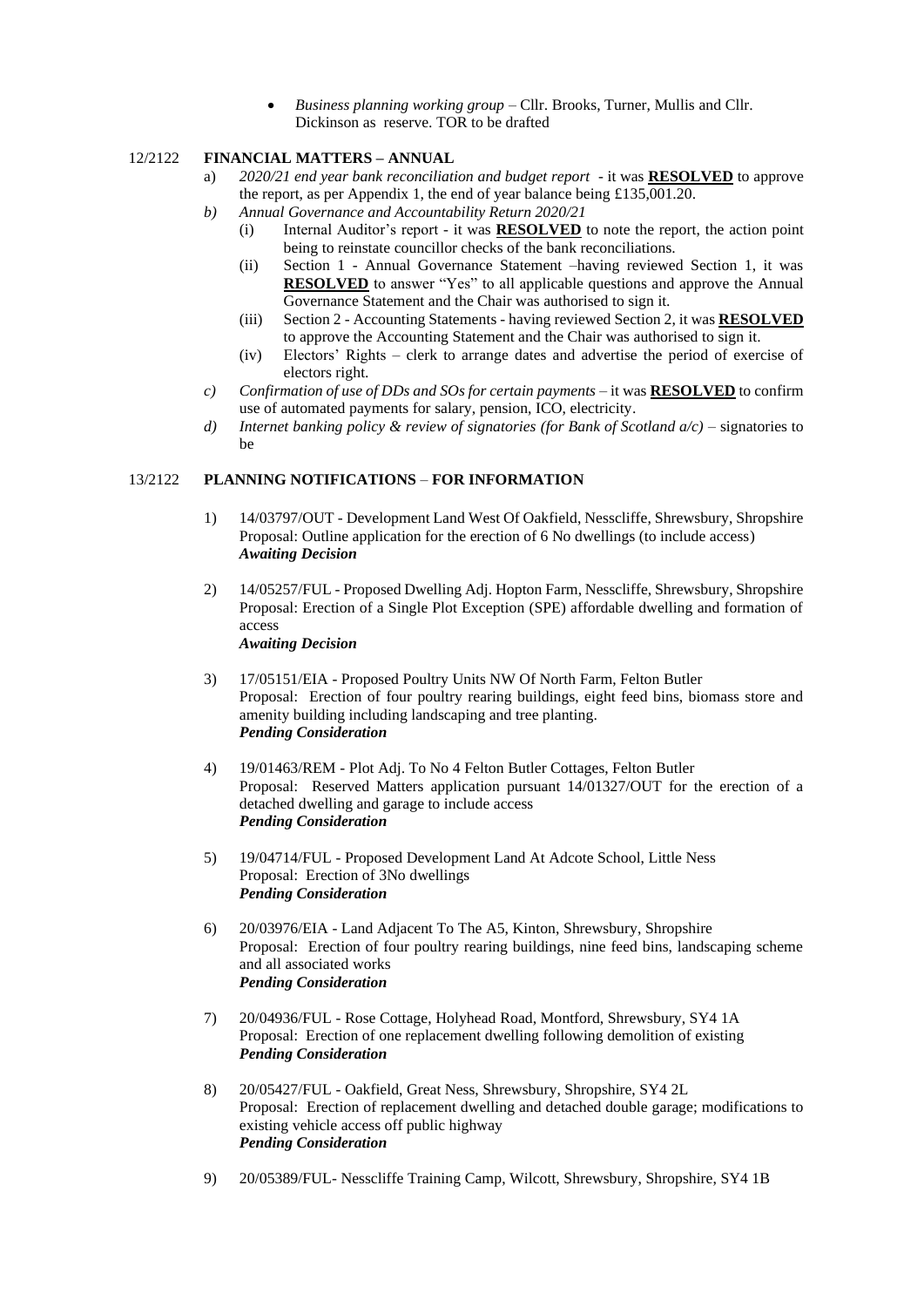Proposal: Erection of 7No. single storey accommodation blocks with associated external works following demolition of existing buildings *Decision: Grant Permission*

- 10) 21/00707/FUL Red Berry Cottage, Milford Road, Baschurch, SY4 2JU Proposal: Erection of two-storey side extension *Decision: Grant Permission*
- 11) 21/00693/FUL 7 Darby Close, Nesscliffe, Shrewsbury, Shropshire, SY4 1DN Proposal: Erection of glass safety rail around rooftop to form terrace above sunroom following removal of juliet balcony *Decision: Refused*
- 12) 21/00841/FUL Barns At Wolfshead Farm, Nesscliffe, Shrewsbury, SY4 1A Proposal: Conversion of a range of traditional agricultural buildings into 5no. dwellings with carports/storage
- 13) 21/00711/FUL Proposed Dwelling West Of Yew Tree Cottage, Valeswood, Little Ness Proposal: Erection of a dwelling, garage and all associated works *Decision: Grant Permission*
- 14) 21/00860/VAR106 Proposed Dwelling North Of Top Farm, Kinton, Shrewsbury, Proposal: Variation of S106 agreement (13/05065/OUT) to vary the affordable housing contribution

#### 14/2122 **PLANNING APPLICATIONS – FOR CONSIDERATION**

1) 17/05151/EIA - Proposed Poultry Units NW Of North Farm, Felton Butler Proposal: Erection of four poultry rearing buildings, eight feed bins, biomass store and amenity building including landscaping and tree planting **Re-consultation**

Comments: It was **RESOLVED** to support as it is suitable to produce food locally and it is supporting agricultural economy and local environment.

2) 21/01746/FUL - New Heath Farm, Gibraltar Lane, Nesscliffe, SY4 1AY Proposal: Erection of a single storey extension to rear, two storey extension, front entrance extension and conversion of garage into music room and guest bedroom Comments: It was **RESOLVED** to support as no adverse effect on neighbours and makes a good use of the property.

#### 15/2122 **PARISH MATTERS**

- *a) Nesscliffe Hill* see updates from Cllr. Potter and Diggory under reports/
- *b) Traffic calming scheme update* the clerk has instructions for downloading data from the VAS but an Android device is needed – clerk to cost this. There is an issue with the crossing signs as they are not flashing LED – this seems to be a misunderstanding between Andy Gough and the council as what has been installed is as per the tender documents. Clerk to liaise with Andy Gough re the Risk Assessment for the new highways signs.
- *c) Lights at Wilcott Speedcast site –* the company that owns the site have attended to fix the issue.
- *d) Street light Kingsway and safety check of columns –* safety check of columns and repair of light at 18 Kingsway being arranged. It was agreed that the business plan/action plan will look again at if the lights should stay off.
- *e) Broadband project –* the quote is at final sign off stage with Openreach, council will need to meet to agree the final offer.
- *f) Highways maintenance matters* see report from parishioners.
- *g) Noticeboard replacements* agreed to seek quotes for 3 boards Great Ness, Valeswood, Kinton.
- *h) Portacabin disposal* the portacabin was vandalised and has bene made secure. It was agreed to dispose of it – a local resident has asked to have it and is willing to pay for its removal, using a haulage company that have insurance and will risk assess on day. The electric to the building has been disconnected so it can be removed safely. However, the feed from the mains is still in place – this could cost over £1,000 to disconnect. Clerk to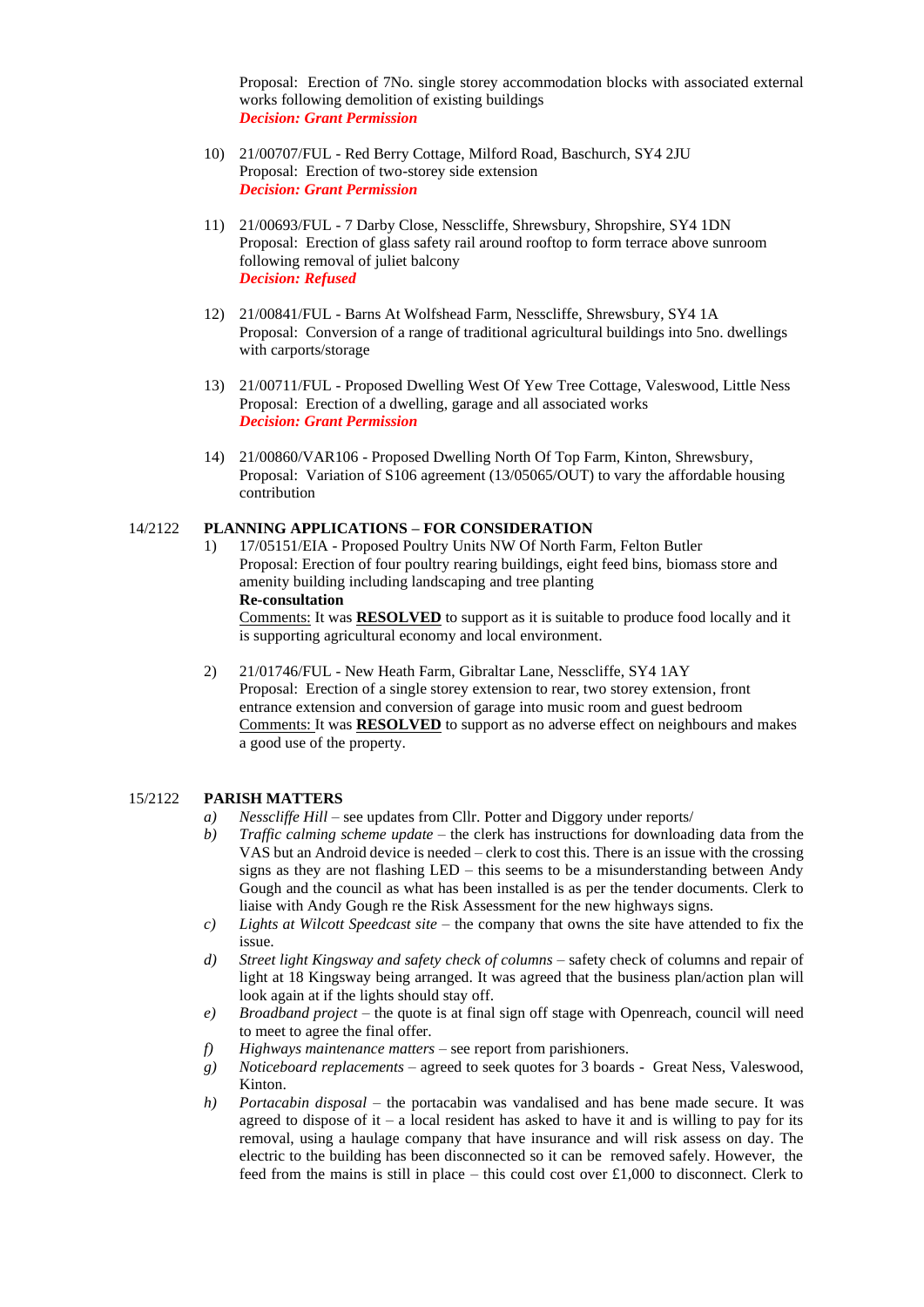speak to Scottish Power and explore options as at present a standing charge is paid for the supply.

- *i) Play area repairs and inspections* emergency repairs done and inspections for 2021 arranged.
- *j) EMG grant* application pending consideration.
- *k) Affordable housing at Hopton Park – allocations criteria* it was agreed to approach the housing association to discuss having allocations criteria that will prioritise local people.
- *l) Distribution of agenda papers, emails & use of file storage service* agendas to be sent via email (apart from to Cllr. Gilbert who will have hers by post). The clerk said that due to size of some agendas and volume of papers it may be worth setting up a file share/storage service – options being investigated. The clerk asked councillors to ether have a separate email for council business or to set up a separate folder on their email for council business.
- *m) Reports of other parish matters* 
	- Friends of St Andrews Cllr. Mullis reported that the summer fair is being held on 10th July for school and the community. It was **RESOLVED** that the PC would sponsor bouncy castle for £100.

#### 16/2122 **FINANCIAL MATTERS - ROUTINE**

*a) Payments including payments made between meetings* – it was **RESOLVED** to approve the following:

| Ref                              | Payee       | <b>Item</b>          | <b>Type</b> | <b>Net</b> | <b>VAT</b> | <b>Gross</b> |
|----------------------------------|-------------|----------------------|-------------|------------|------------|--------------|
| P1-2122                          | <b>SCPF</b> | <b>Pension March</b> | SO.         | £162.67    | £0.00      | £162.67      |
| P <sub>2</sub> -212 <sub>2</sub> | R Turner    | Salary April         | SO.         | £748.63    | £0.00      | £748.63      |
| P3-2122                          | R Turner    | Expenses April       | <b>BACS</b> | £37.88     | £2.40      | £40.39       |
| P4-2122                          | Zurich      | Insurance            | <b>BACS</b> | £638.39    | £0.00      | £638.39      |
| P5-2122                          | <b>SDH</b>  | Internal audit       | <b>BACS</b> | £170.00    | £0.00      | £170.00      |
|                                  | Accounting  |                      |             |            |            |              |
| P6-2122                          | G Taylor    | Play area repairs &  | <b>BACS</b> | £469.00    | £93.80     | £562.80      |
|                                  |             | bark on path         |             |            |            |              |
| P7-2122                          | Highline    | Disconnecting        | <b>BACS</b> | £99.20     | £19.84     | £119.04      |
|                                  | Electrical  | portacabin electric  |             |            |            |              |

It was further **RESOLVED** to agree a transfer of £30,000 from the BoS main account to The Cambridge BS, in order to keep all deposits with banks within FSCS limits.

*b) Income received* – noted as follows:

| <b>Ref</b>           | <b>Pavee</b>              | Item                     | Amount     |
|----------------------|---------------------------|--------------------------|------------|
| R9-2021              | Nationwide BS             | Interest to 31.3.21      | £128.88    |
| R <sub>1</sub> -2122 | <b>Shropshire Council</b> | Precept                  | £29,929.00 |
| R <sub>2</sub> -2122 | <b>Shropshire Council</b> | CIL (Neighbourhood Fund) | £32,884.06 |

## 17/2122 **CORRESPONDENCE**

- *a) Call for evidence remote meetings –* the council favoured a hybrid model of a mix of face to face and in-person meetings as this engages more people. Technological constraints were an issue.  $-Q3$  on questionnaire. It was **RESOLVED** to delegate to the clerk to respond to the consultation. .
- *b) Call for evidence rural broadband –* it was **RESOLVED** that the clerk respond highlighting issues in some areas of the parish.
- *c) Request to use Nesscliffe playing field for fitness sessions* it was **RESOLVED** to agree to this provided the organiser has public liability insurance. It would initially be a trial of 3 months and must not clash with rounders matches.
- *d) Road safety concerns raised by St Andrew's School, Nesscliffe* problems with parking on pavement. Cllr. Diggory has met with the Headteacher Mrs Hunt, and Derek Furlong of SC Street Scene. It was agreed to look into getting planters to discourage parking in inappropriate places. It was also noted that there is a need to look at the movement routes to school comprehensively as there are issues along the routes e.g. part of the Hopton Lane pavement floods in heavy rain. It was agreed to engage with the Headteacher via the CIL working group. J